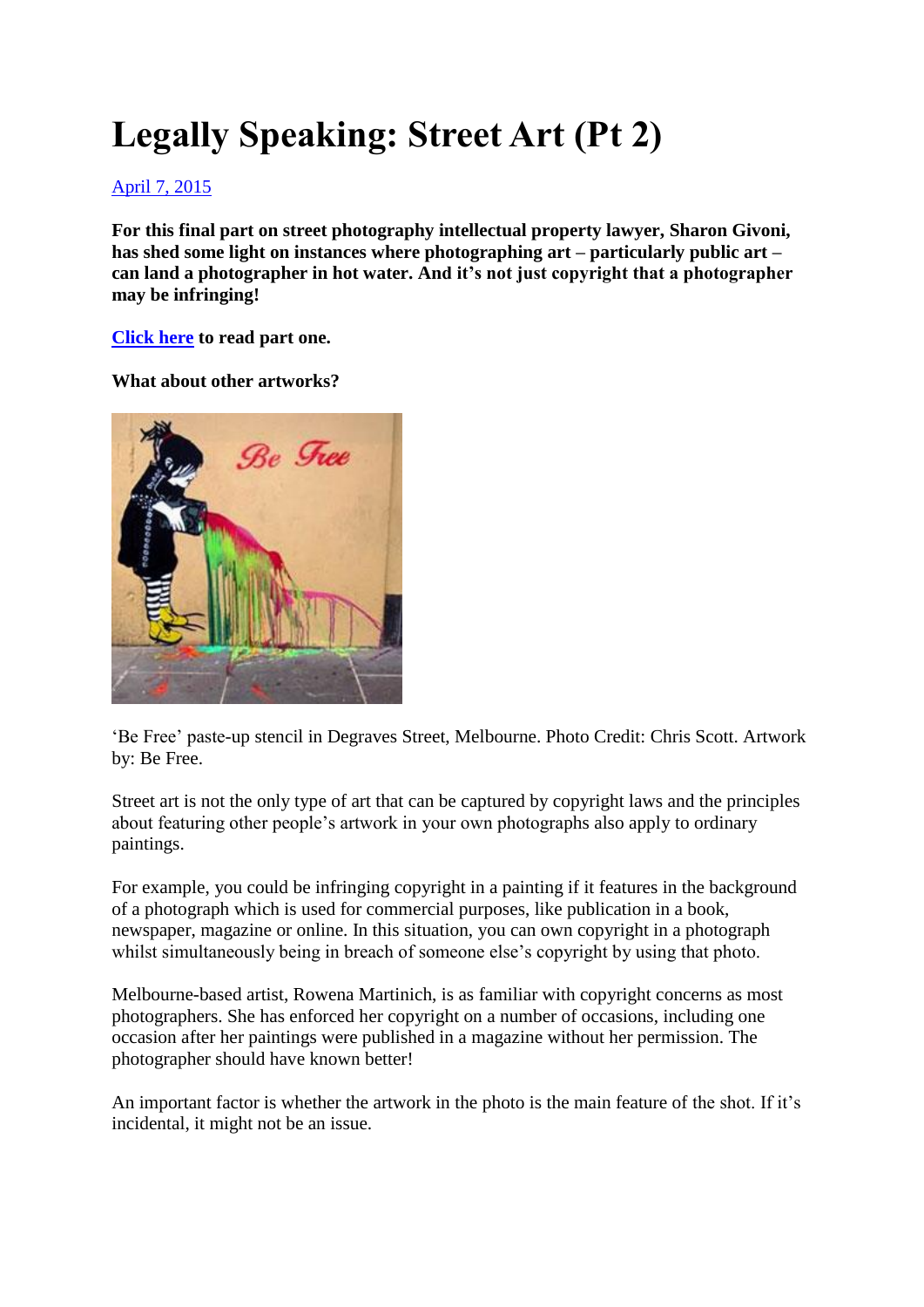# **Moral Rights for Street Artists**

Attributing street artists and treating work with respect is a separate matter to copyright.

Copyright is an economic right that is associated with reproducing and exploiting work that can be said to have a commercial value. On the other hand, displaying the correct artist's name on or next to the work and treating the work with respect generally comes under the umbrella of moral rights, which are personal rights. The original author always keeps these rights – they cannot be assigned or sold.

The two moral rights that are most relevant to street artists are the right to be attributed and the right to prevent derogatory treatment of works (e.g. painted over, altered, or moved to another place if the art was intended to be site specific when it was created). Notably, there is also a right against false attribution.

The right of attribution is an interesting issue for graffiti artists as many of them wish to remain anonymous, hence the use of pseudonyms.



Melbourne street artist and ex-graphic designer, Rone, sells his artworks commercially so you'd want to be careful about reproducing his images in any context without permission. Artwork by: Rone. Source: supplied.

### **Reasonableness as a defence**

Moral rights laws allow for a general defence of reasonableness, meaning that even if you have infringed someone's moral rights, you may not breach someone's moral rights if your conduct in relation to the work was reasonable. Photographers should be mindful of this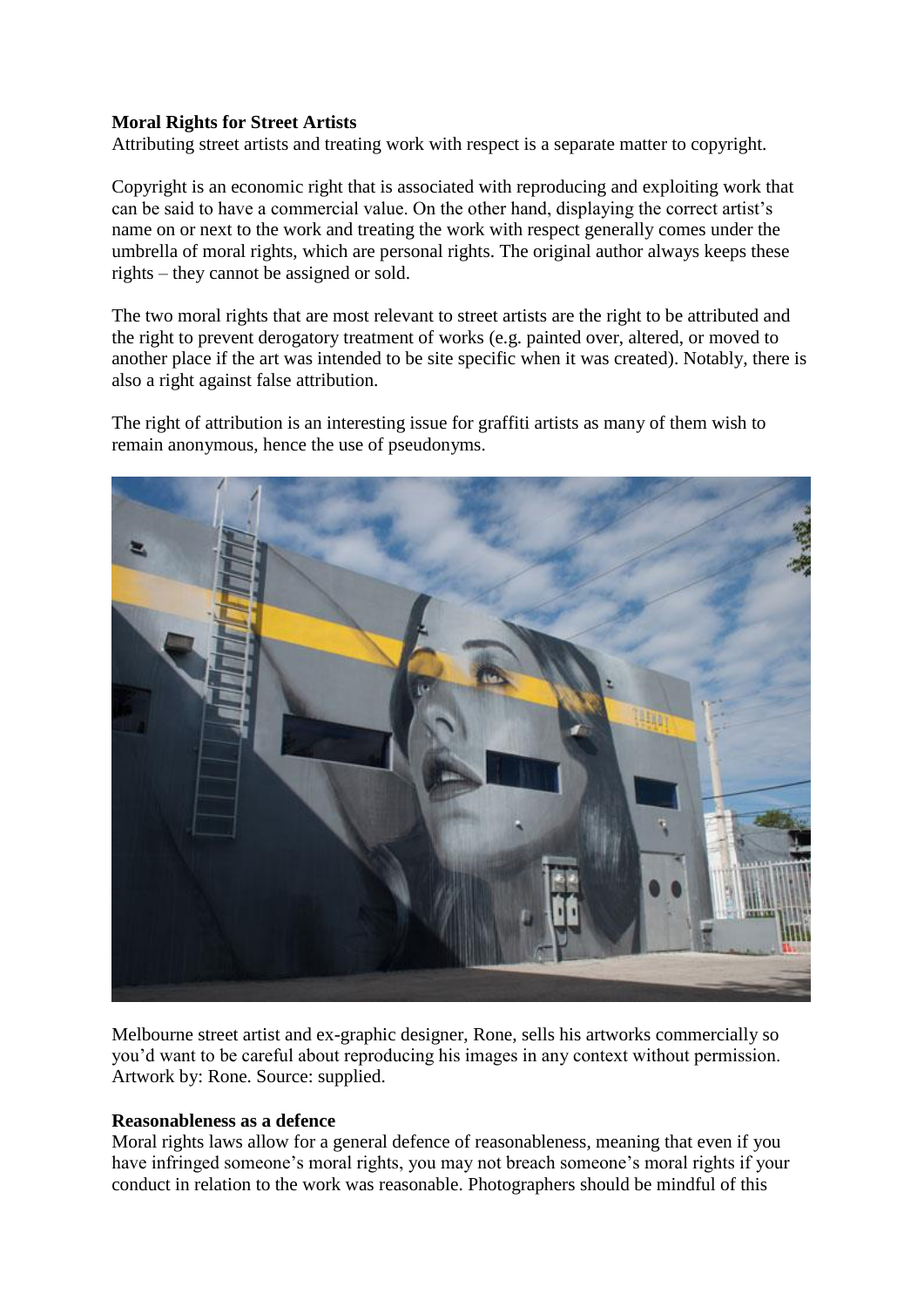defence when taking photographs, as what is considered to be 'reasonable' may be determined by reference to several factors. These include the context, manner and purpose for which the work was created, the nature of the work, and the accepted industry practice.

## **A case on point**

One of the earliest moral rights decisions in Australia is the case of Meskenas v ACP Publishing Pty Ltd [2006].

This case shows that publishers as well as photographers can get into legal 'hot water' for not attributing the author of paintings which feature in their photos, and demonstrates that photographers need to be mindful of keeping records of the names of the artists whose works may appear in their images.

The dispute involved *Woman's Day* magazine, which had published a photograph of Princess Mary of Denmark standing beside a portrait of renowned heart surgeon Victor Chang, painted by 89 year old artist, Vladas Meskenas. The caption incorrectly attributed the painting to another artist.

Meskenas was distressed about this wrongful attribution and repeatedly contacted the magazine seeking an apology.

When the magazine did not respond to his calls and legal letters, Meskenas issued legal proceedings claiming that the magazine publisher had infringed his moral rights.



Pictured above is artwork painted on the outside of 'Follow the Leader' café in Ripponlea, Melbourne. Taken with kind permission from café owner, Michael Dunne. Photo: Chris Scott. Artwork by: Mike Angliss.

While the magazine had argued that it had not intended to make the error, the artist won the case and the magazine publisher was found to have falsely attributed the artist.

As a result, the magazine publisher (ACP Publishing Pty Ltd) was ordered to pay the artist a sum of \$9,100. Out of this, \$8,000 was to compensate the artist for a breach of his moral rights. The judge was influenced by the evidence that no apology was provided by *Woman's Day*, despite approximately 90 calls being made by the artist to the magazine. The judge criticised the publisher's 'consistent failure to provide the applicant with the apology and retraction that he had requested', which justified an award of 'exemplary damages which are punitive in nature'.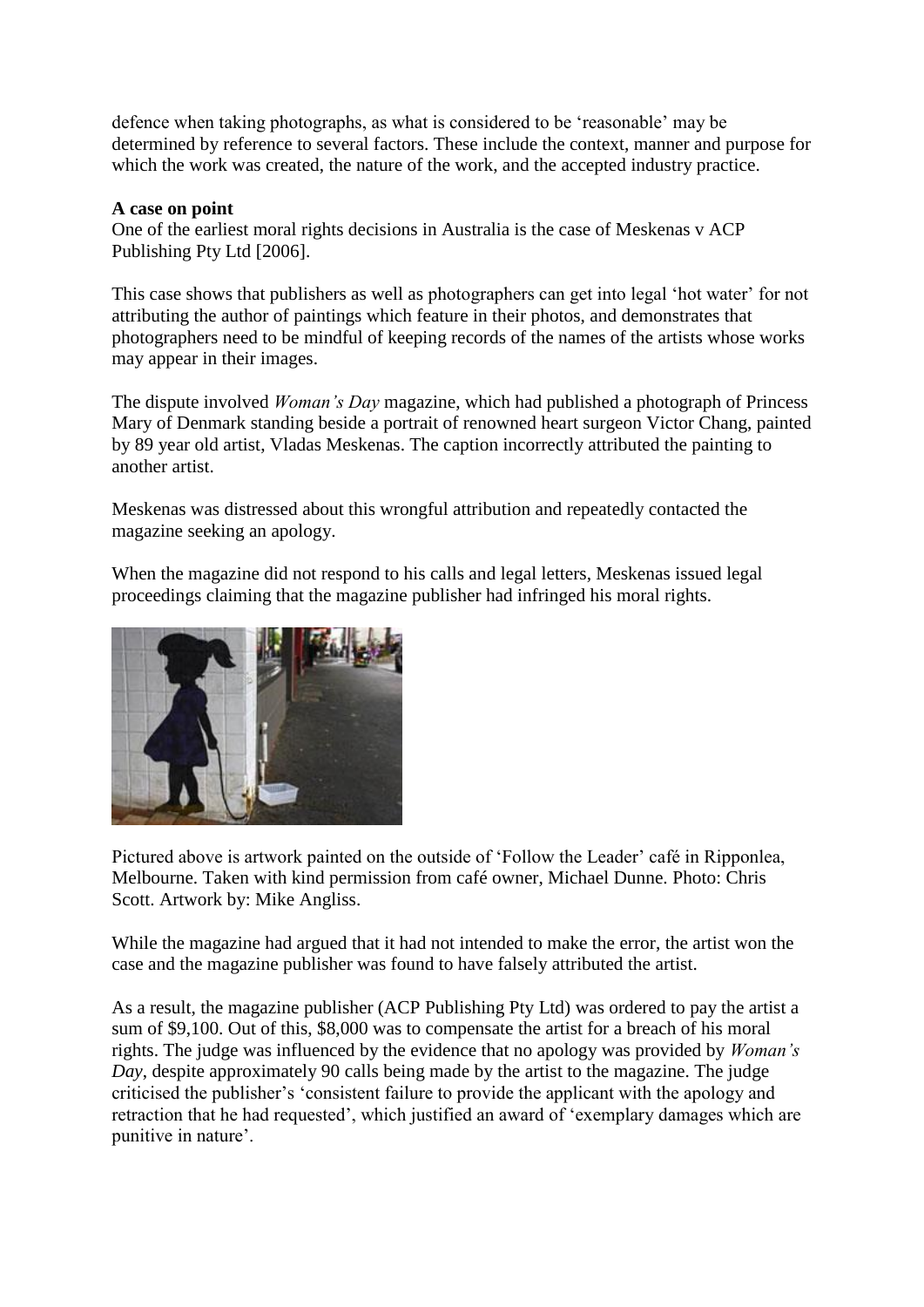'So far, there have been very few court cases involving moral rights. When moral rights have arisen in court, it is usually in the context of a copyright action,' Arts Law solicitor, Joanne Teng wrote. 'The Meskenas case shows that where copyright law fails, artists can still have an action in moral rights.'

Mekenas' lawyers submitted that the problem could have been avoided with a simple apology and proper attribution, stating 'if there had been a retraction and apology there would have been no court case'.

One of the lessons from this case is that the publisher can also be liable for infringement of moral rights. Photographers should be mindful that if they feature other people's artwork in their own photos, they need to keep records relating to who painted them to avoid this legal issue from arising.

# **Conclusion**



An example of classic Melbourne street art. Source: supplied.

Ultimately, intellectual property laws relating to photography of street art are largely untested in Australia. Factors that are likely to be relevant are the prominence of the street art in the photo, whether the photo is used for commercial purposes and whether that artist has been properly attributed.

Street art can look great as a feature in photography, but be wary. Just because it is displayed in a public space does not mean that you can freely take photographs of the work and reproduce it as your own.

### **Take Away Tips**

– Whether street art is illegally created or legally commissioned, the artist will own copyright in what they paint.

– When it comes to reproducing someone's artwork, there is no set percentage that can be applied to decide whether copyright infringement has taken place. It is generally a question of fact and degree.

– Taking a photograph of a copyrighted work can amount to copyright infringement depending on a number of factors, including the focus of the image.

– If you sell photographs of street art, the artists may expect a fee. Moreover, the law may entitle them to get one.

– Moral rights are personal in nature (you can't sell them).

– If you decide to use street art as part of your photograph, ensure that you properly and